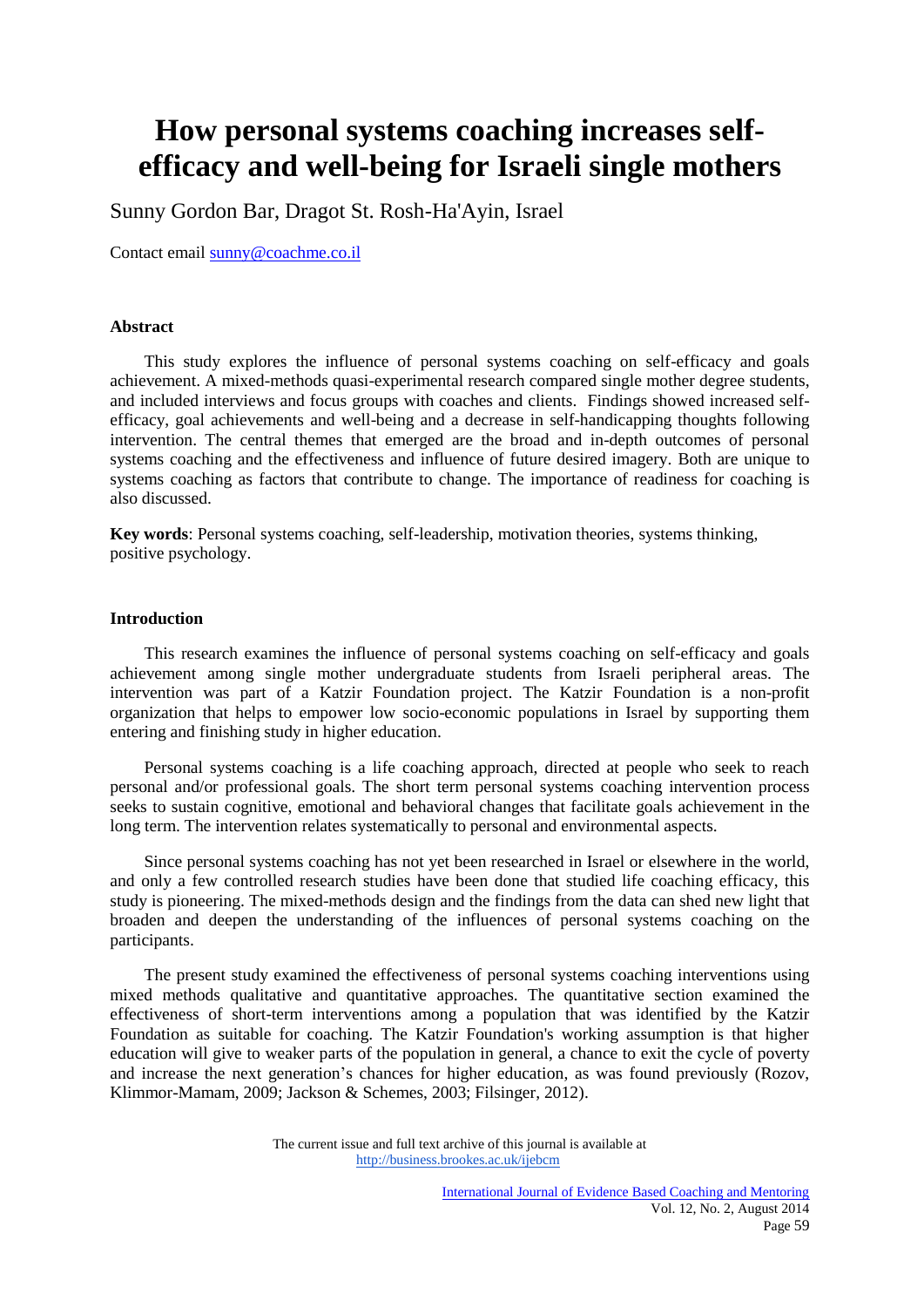The qualitative research created sub-groups that enabled an understanding of the influencing factors of systems coaching and the opportunity to interview, for the first time, coachees who had completed the coaching process more than five years before as well as a comparison between novice and expert coaches.

 Personal systems coaching has not yet been researched, so the research is built on literature that has been written about life or personal coaching and theoretically on systems thinking theories in general. Personal coaching is synonymous with life or individual coaching that can be carried out within or outside of an organization. Personal coaching was found to reduce anxieties, tension and depression, increase hope, life quality and resilience, and enhance goals promotion (Grant, 2003; Green, Oades & Grant, 2006; Green, Grant & Rynsaardt, 2007; Grant & Cavanagh, 2011). Educational research found that personal coaching promoted effective learning capabilities and skills with students, promoted setting long-term goals and coping abilities (Green *et al*., 2006, 2007; Libri & Kemp, 2006). A few controlled research studies on personal coaching efficacy found better goal achievements, enhanced meta-cognition and decreased anxiety and depression (Grant, 2003; Grant, Curtayne & Burton, 2009). Two studies on coaching with an empirical design have been carried out in Israel. One examined achievements and satisfaction at work following a cognitive behavioural coaching intervention in organizations (Bozer & Sarros, 2012), the second examined personal coaching on promoting academic achievements and preventing dropout in the framework of a college of technology (Donner, Shacham & Herscovitz, 2009). Thus the empirical evidence of the efficacy of personal coaching in the region is still limited.

#### **Literature**

 The personal systems coaching model is based on an integration of theories. The first stage in coaching, the stage of creating the goal is based on motivation theory and positive psychology. It is a stage in which the goal is deeply and significantly anchored. The second stage focuses on building an action plan and a follow up. This is the stage when advancement is accomplished and achievement is maintained while coping with obstacles along the way. Throughout the process the model focuses on developing the coachee's self-efficacy and self-management that create self-leadership. The concept of self-leadership is recognized in literature (Manz, 1986) but has been developed by the author to express the coachee's building ability to progress towards a goal in the long run.

 The combination of theories in the personal systems coaching model resembles the approach of Schwarzer (2008) and Baban (2007) with a model of focused intervention for changing health endangering behavior. They believe that in order to explain the gap between intentions and behavior, a combination of theories better explains the complex behavior rather than just a single theory.

 The two assumptions underpinning personal systems coaching are first that coaching directed towards strengths and development of self-leadership can contribute to participants' enhanced faith in their capabilities and in learning to assimilate strategies for attaining goals in life. The second basic assumption is that personal goals are achieved inside and in relation to environments that cannot be ignored. Based on the systems thinking model that was developed for organizations (Haines, 2007) the personal systems coaching model was created (Gordon, 2002).

# **Systems Thinking Theories: Meta Cognitive Spiral Approach**

Systems thinking theories regard a system as a whole, looking at where the entire system wishes to be in the future, identifies the components of future systems and how they are to operate, envisions the future environment. Only then does it turn to the present, identifying the current situation and what it already includes that is part of the future, and from there an action plan is constructed. Personal systems coaching derived from the organizational focus of systems theories and was altered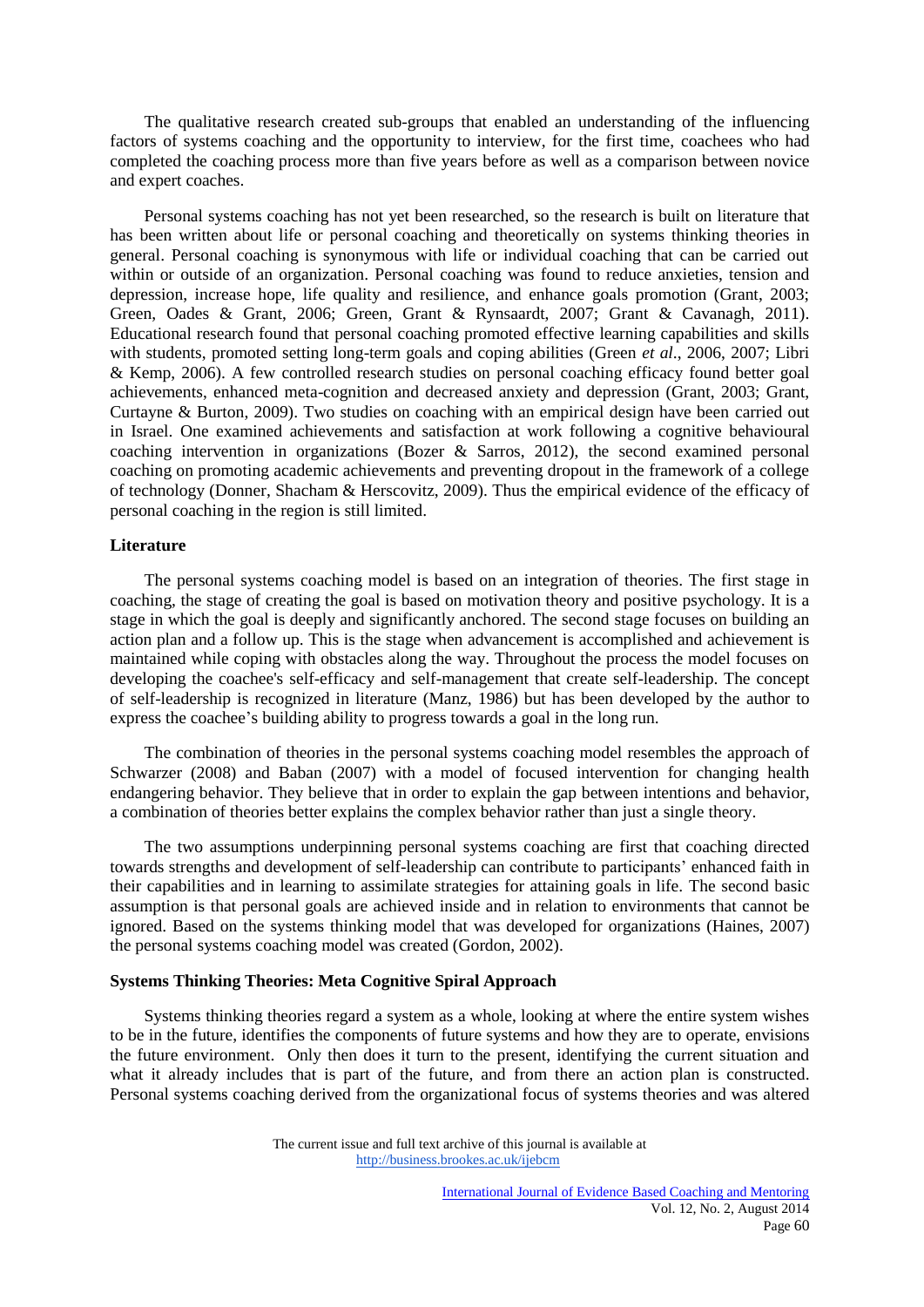in order to be suitable for individuals. Individuals are perceived as a system that has mutual influence on their environment systems and in order to achieve goals they needs to integrate all aspects in the direction of this goal. The main principles of systems thinking are that the whole is greater than its parts, and for a system to head in the desired direction, all sub-systems need to head in the same direction. Therefore, this type of thinking looks at first at the desired future, identifies future components and envisions the future environment, and only then does it turn to what already exists in the present and what is needed. The action plan is constructed as a bridge for that future (Haines, 1998, 2007; Von Bertalanffy, 1998).

## **Motivation Theories and Positive Psychology: from Strengths and Deep Core Values to Passionate Goals**

Motivation theories have been found to be central to the goal setting stage. Because personal coaching is directed at ordinary people who choose the goal of their coaching, self-determination theories and goal achievement theory directed at approaching goals were chosen for the context of the personal systems coaching world. As much as a person is deeply connected to a significant motive, out of intrinsic choice and approach goals, that person's ability to cope with barriers and challenges would be better than acting upon extrinsic motivation or alternatively – avoidance goals. So with respect to the beginning of the personal systems coaching process, in the goal setting stage, the emphasis is on self-determination and goal achievement theories directed at approaching goals. Self-Determination Theory claims that to persevere in an activity, one has to acknowledge one's autonomic, deep values regarding the activity and even derive some enjoyment from it (Deci & Ryan, 1985, 2008; Ryan, 2011). Additionally, goal achievement theories found that adaptive behavior applies more to approach goals compared to avoidance goals. Avoidance goals are associated with non-adaptive outcomes and behavior (Dweck, 1986; Midgley, Kaplan, & Middleton, 2001). These theories concerning the source and orientation of motivation join positive psychology in focusing on one's strengths more than on problems and weaknesses. Research has found that use of strengths corresponds to higher achievements, a sense of well-being, better coping with stress and resilience (Linley, Nielsen, Wood, Gillett & Biswas-Diener, 2010; Govindji & Linley, 2007; Deci & Ryan, 1985). So, approach goals based on strengths deriving from deep intrinsic autonomic needs and values, are the preferred base for promoting achievements (Deci & Ryan, 1985, Seligman, 2002).

# **Self-Efficacy: Transitions of SE from Specific Task to Specific Phase**

Self-efficacy was the central dependent variable of the present research, because of its dominance and importance in specific and general goal achievements. It is also the base construct that creates self-leadership ability.

Self-efficacy beliefs determine how people feel, think, motivate themselves and behave. They include cognitive, motivational, affective and selection processes (Bandura, 1977). A self-efficacy scale has been found to be the most effective predictor of behavioral outcomes of any other beliefrelated indices (Graham & Weiner, 1996). Research indicates that a high sense of self-efficacy regarding a task enhances the person's chance of opting for it, increases the task's significance as important and enjoyable, and enhances the person's ability to persevere despite setbacks. Schwarzer (2008) breaks the self-efficacy concept into sub-constructs suited to the different stages in the process of changing health goals, distinguishing between self-efficacy goals that have to do with setting goals, the "motivation stage", and choosing the course of action, planning and maintenance pertaining to coping with the tasks and the individual beliefs regarding recovery and action in case of failure, the "volition stage".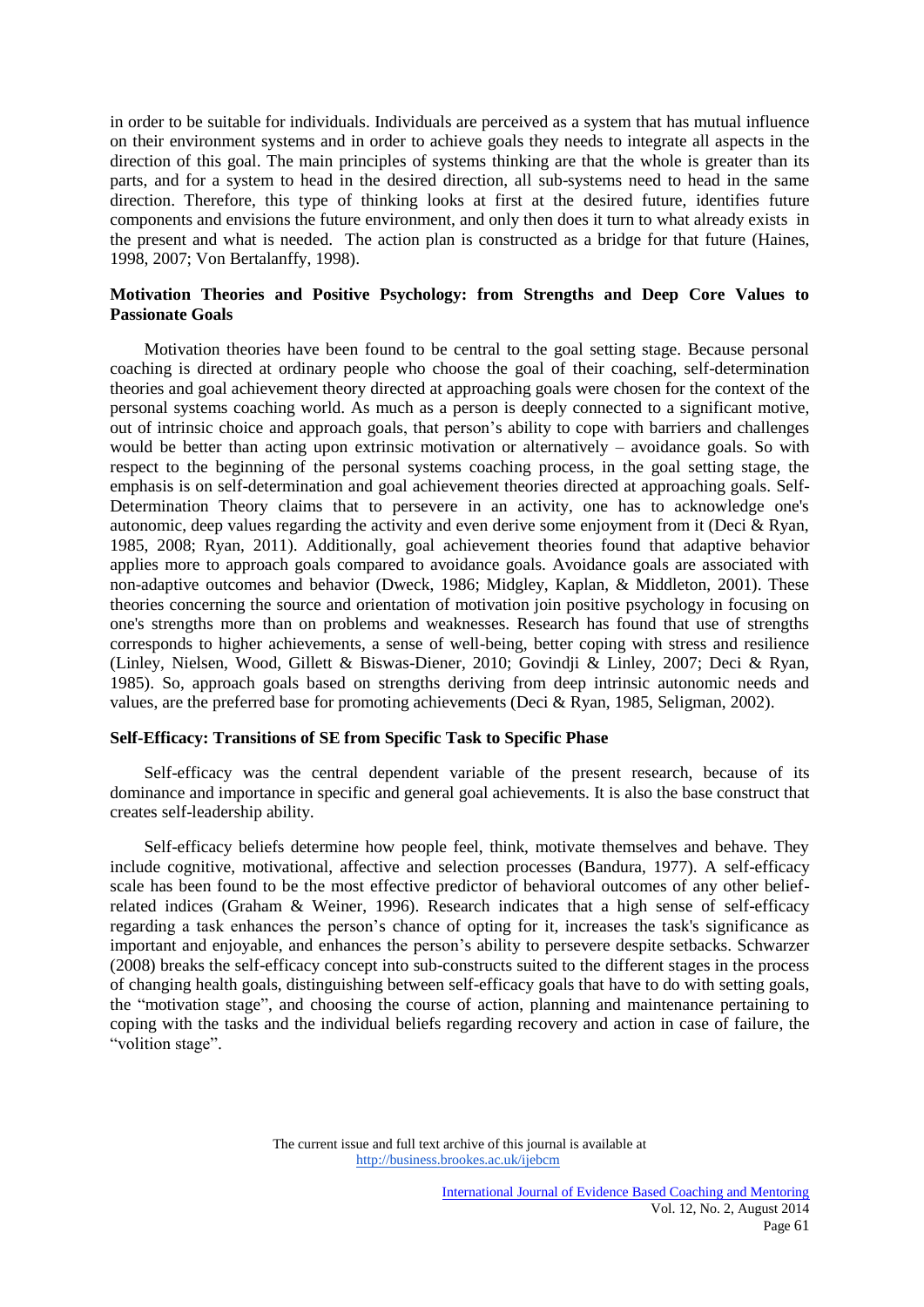The personal systems coaching model is a multi-theoretical and multi-stage model and attempts to build a large base for better achievements by enhancing general self-efficacy and adding the practice of self-management discussed by Baban (2007) and Manz (1986).

## **Personal Systems Coaching Model**

Personal coaching was defined by Grant (2001, p. 73) as "*a collaboration solution - focused, result oriented systematic process, which is provided to nonclinical population, in which the coach facilitates self-learning, personal growth and goal achievement of the client*".A definition of personal systems coaching is "*a learning process, which empowers individuals to maximize their potential to achieve goals and to improve personal performance, quality of life on an ongoing basis"* (Gordon, 2002).

 In the first stage, the systems coaching process engages in connecting with clients' signature strengths, while creating a close and challenging relationship (Seligman, 2002; Bandura, 1997). Then a desired future picture is created through guided imagery. The vision is phrased in terms of approaching goals via vivid and passionate mental imagery (Deci & Ryan, 1985; Dweck, 1986 Midgley *et al*., 2001; Haines, 2007; Gordon, 2002). The mental imagery is a strong progress anchor for the coachee long after the intervention is completed (Ahsen, 1984; Polanyi, 1981). The possibilities model of consciousness (O'Connor & Aardema, 2005) emphasizes the contribution of imagination to the creative aspects of solving problems and future development. Using mental imagery also acts as future self-efficacy, anchoring power and creating positive conditioning, which may attract a positive and powerful energy, through exciting and pleasant feelings when coping toward the future goal. The systems coaching process is described in Figure 1. The action plan acts as a bridge translating the future picture into reality. It requires cognitive and emotional ability to convert the picture into something tangible and measurable.

 In the course of systems coaching the coachees develop their self-leadership, which enables them to direct themselves toward their vision and desired future, in a long term voyage beyond obstacles. Self-leadership is a dynamic developing concept created from self-efficacy and self-management. At the beginning, the self-leadership concept was related to self-management in organizations (Manz, 1986; D'Intino, 2007). The systems coaching model enlarges that concept to contain self-efficacy and self-management. Self-efficacy is enhancing as it is recognized by the coachees from their past accomplishments, ongoing achievements in the coaching process and from the future desired picture of their imagined self- efficacy (Gordon Bar, 2011).

 Only two controlled studies have been conducted in Israel (Bozer & Sarros, 2012; Donner, *et al.*, 2009), and a few in the world (Grant, 2006; Grant *et al*., 2009) that examined the effectiveness of coaching. To date systems coaching has not been researched, thus this is an innovative research that examines its efficacy on self-efficacy and goal achievements (ACH) quantitatively and qualitatively. Meta- analysis on the effectiveness of personal coaching in organizations has shown its value for well-being and goal achievements and invites us to move from the question of "is it effective" to "how does it affect". The present study, by its design, relates to the two questions (Theebom*,* Beersma, & van Vianen, 2013).

#### **Method**

The mixed-methods design used both quantitative/positivist/experimental and qualitative/ constructivist/narrative methods for the best benefit of this research (Hanson, Creswell, Creswell, Plano, & Petska, 2005; Shkedi, 2010, 2011).The quantitative part was quasi-experimental designed containing matched groups: research and control. The influences of the coaching process were measured via closed- ended questionnaires that were given at three time points, at the beginning of the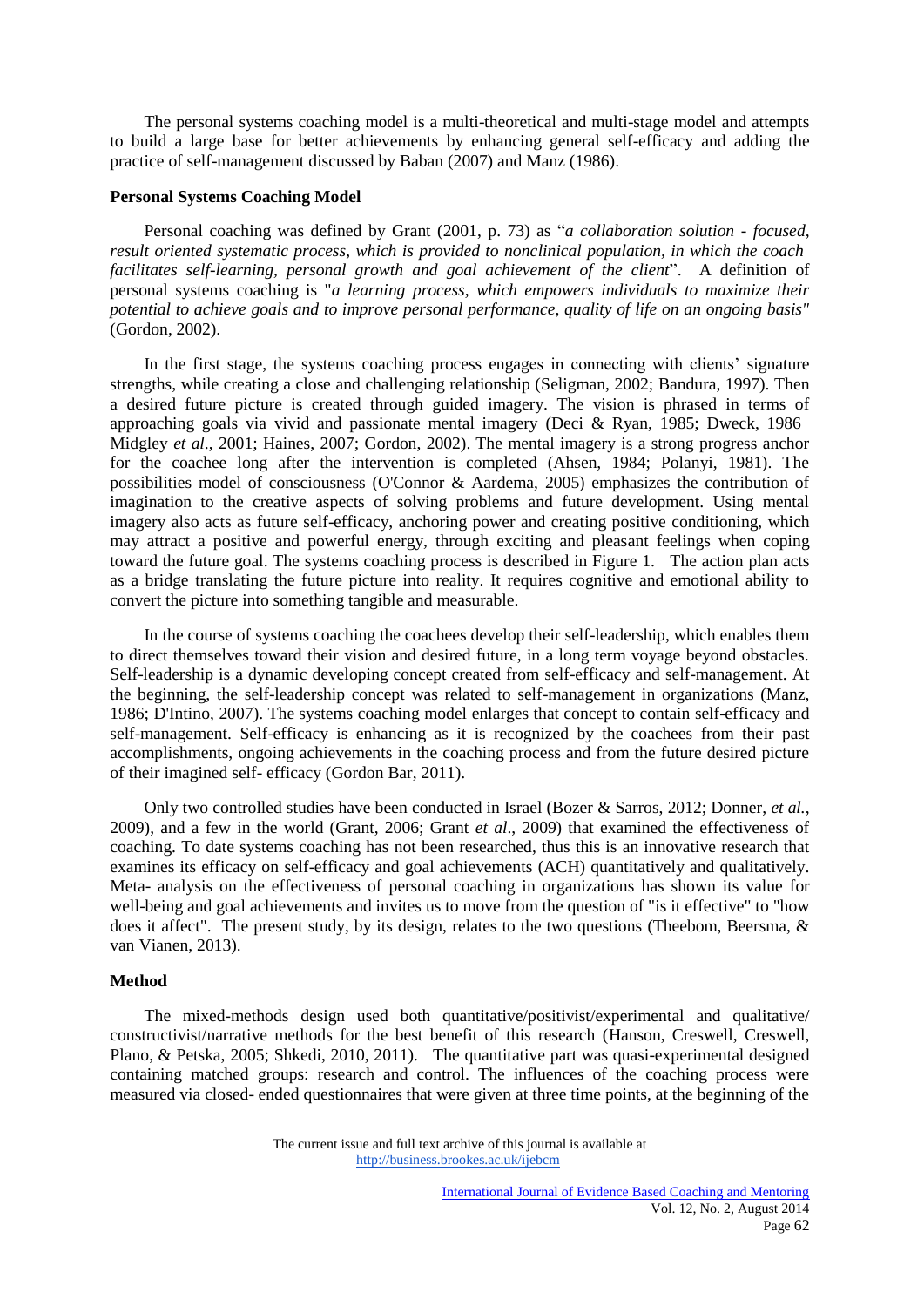intervention, its end and 3 month after termination. The qualitative part comprised of 16 interviews and 2 focus groups in order to increase understanding of the influence of systems coaching's as it emerged from the research.



*Figure 1: Systems coaching simultaneous process (Gordon Bar & Gordon Bar, 2012)*

# **Participants**

The participants in the quantitative part of the study were 24 single mother degree students, who constituted the research group that participated in the initial systems coaching programme and matched the participants on the waiting list (n=28) who constituted the control group.

All were second and third year students in colleges located in the periphery that were identified as appropriate and who had agreed to go through personal coaching. Israel is a small country, with most of its population concentrated in the center around Tel-Aviv. The colleges in the periphery are located in the southern and northern regions of Israel. Participants were promised to get tools that would help them attain their life goals, and they received an explanation of what was expected of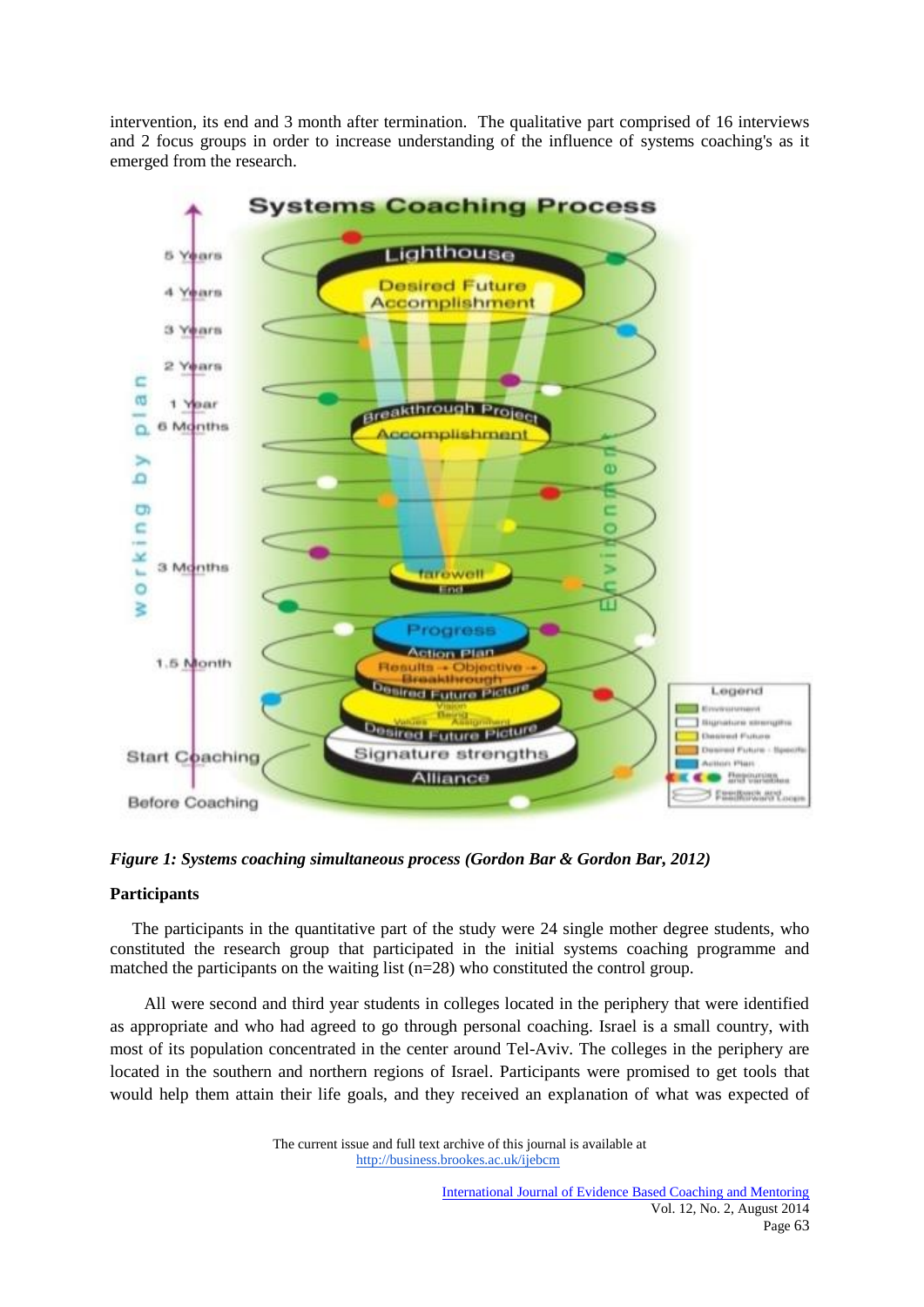them to get the most out of the personal coaching program. Two research groups (those who underwent coaching and those who were on the waiting list) knew that they were taking part in a study to examine the effect of coaching. All participants signed an informed consent form that was given them by the Katzir coordinators. Anonymity and discretion were guaranteed. The research was conducted according to the academic ethical code.

 The coaches (n=18) were graduates of CoachMe College for training coaches in Israel. They were mostly engaged in their internship process and participated in the research on a voluntary basis. The coaching process proceeded according to protocol and included 10 sessions, two of which were face-to-face encounters and 8 distance-coaching sessions by phone or Skype.

 There were 25 participants in the qualitative research: 16 coaches and 9 coachees and 4 subgroups as described in the table below. The qualitative part of the research expands the range of interviewees to coaches and more and different coachees than those who participated in the quantitative section, which enabled observation of rich comprehensive material with different viewpoints regarding the coaching intervention, and perceptions of coaches and coachees regarding the influence of coaching and its causes.

| <b>Coaches</b>                |                                                                                         | <b>Clients</b>                                             |                                                             |
|-------------------------------|-----------------------------------------------------------------------------------------|------------------------------------------------------------|-------------------------------------------------------------|
| <b>Beginners (Interviews)</b> | <b>Experts (2 Focus</b><br>Groups: $4$ ; $3) + 4$<br>coaches of<br>interviewed clients. | Years ago<br>completed<br>systems coaching<br>(Interviews) | <b>Lately completed</b><br>systems coaching<br>(Interviews) |
| $N = 5$                       | $N = 7+4$                                                                               | $N = 5$                                                    | $N = 4$                                                     |
| $Total = 16 coaches$          |                                                                                         | $Total = 9 clients$                                        |                                                             |

*Table 1: Qualitative Study Participants (n=25)*

# **Measurement Tools**

Table 2 presents the measurement tools and data collection methods at the two research parts.

# **Results**

It was hypothesized that:

- 1. In the research group self–efficacy (New General Self Efficacy), well-being {Self Health Rated (SHR) & Satisfaction with Life Scale (SWLS)} and goal achievements (ACH) would increase and Self-Handicapping Thoughts Scale (SHS) will decrease, at time points 2 and/or 3 more significantly amongst the participants in the research group than those in the control group.
- 2. NGSE, SWLS, SHR, and ACH would be enhanced (pre-post; inside subject), and SHS will decrease among the participants in the research group after systems coaching compared to time point 1, but not in the control group.
- 3. The qualitative findings would strengthen the quantitative ones and
- 4. The qualitative results would increase understanding of the influence of the systems coaching model and its components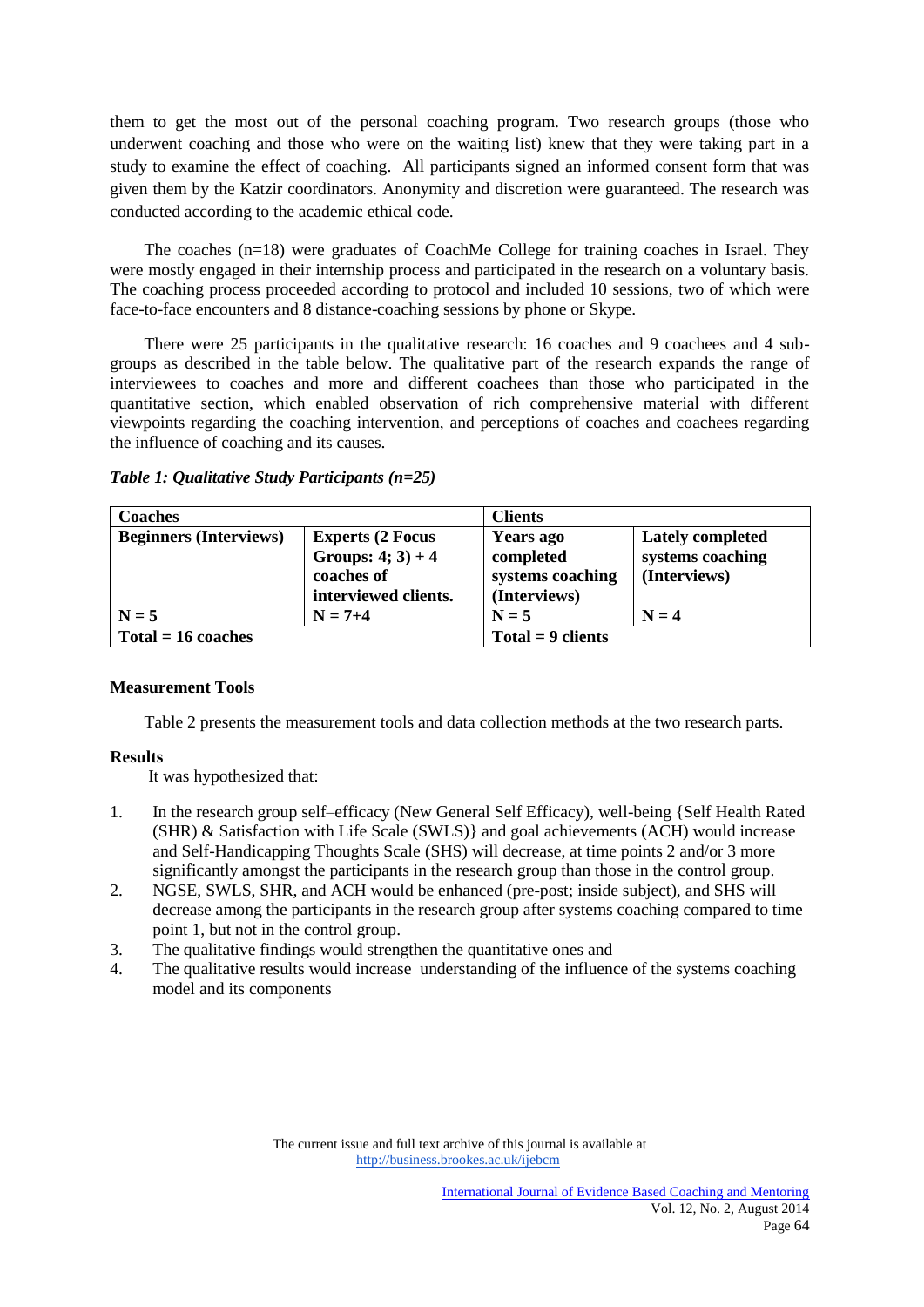| Tubic 2. Ouannaan e a Ouannaire Research Tools |                      |  |  |
|------------------------------------------------|----------------------|--|--|
| <b>Qualitative Tools</b>                       | <b>Ouestionnaire</b> |  |  |

*Table 2: Quantitative & Qualitative Research Tools*

| In depth interview:<br>$N=18$                     | Satisfaction With Life Scale (SWLS) (Diener et al., 1985) Well-Being<br>measure            | <b>Self-Efficacy</b><br>Well-Being  |
|---------------------------------------------------|--------------------------------------------------------------------------------------------|-------------------------------------|
| Focus Groups: N=7<br>Semi-structured<br>questions | Self-Rated Health (SRH) (DeSalvo et al., 2006; Shirom, et al., 2008)<br>Well-Being measure | pure                                |
|                                                   | New General Self-efficacy (NGSE) (Chen, Gully & Eden, 2001)                                |                                     |
|                                                   | Self-Handicapping Thoughts Scale (SHS) (Zuckerman et al., 1998;<br>Rhodewalt, 2005).       |                                     |
|                                                   | Present and Future results expectation                                                     |                                     |
|                                                   | Evaluation of Achievements Questionnaire (ACH-developed for this<br>research)              | nange<br>raluation<br>sults<br>pure |
|                                                   | Demographic information                                                                    |                                     |

# **Analysis and discussion of the quantitative results**

 It was predicted that all dependent variables would change significantly in the research group in the hypothesis direction in comparison to the control group.

 A t-test for independent groups was conducted for differences between the control and research groups: SRH mean scores at time point 3, and NGSE mean scores at time point  $2 \times 0.01$ . All the other variables behaved as hypothesized but did not differ significantly.

 A paired-sample t-test for dependent groups (within subjects, 3 time points) was conducted for analyzing inside groups changes. This two t-tests took into account unexpected changes in the numbers of participants. The paired-sample t test also considered the process of reduction in the number of participants and their relatively small number.

SWLS: the difference between time point 1 and time point 2 was statistically significant ( $p$ < 0.05). SHR: the increase from time point 2 to time point 3 ( $p < 0.01$ ) was statically significant. The difference between time point 1 and time point 2 did not reach statistical significance. NGSE: the difference between time point 1 and time point 2 was statically significant ( $p < 0.05$ ). SHS: From time point 1 to time point 2 ( $p < 0.05$ ) the decrease was statically significant.

 As seen in Figure 6, the changes in most of the measures were as hypothesized: as a result of systems coaching, there is an improvement either immediately after coaching or three months later. Three months after SC, the improvement persevered despite a slight insignificant decrease. The difference in ACH between time points 2 and 3 did not reach statistical significance; there was a high evaluation of progress at time point 2 (4.59). In the control group, there were small differences between the 3 time points which did not reach statistical significance.

Strong correlations were found among all the dependent variables (Pearson analysis; p<0.05)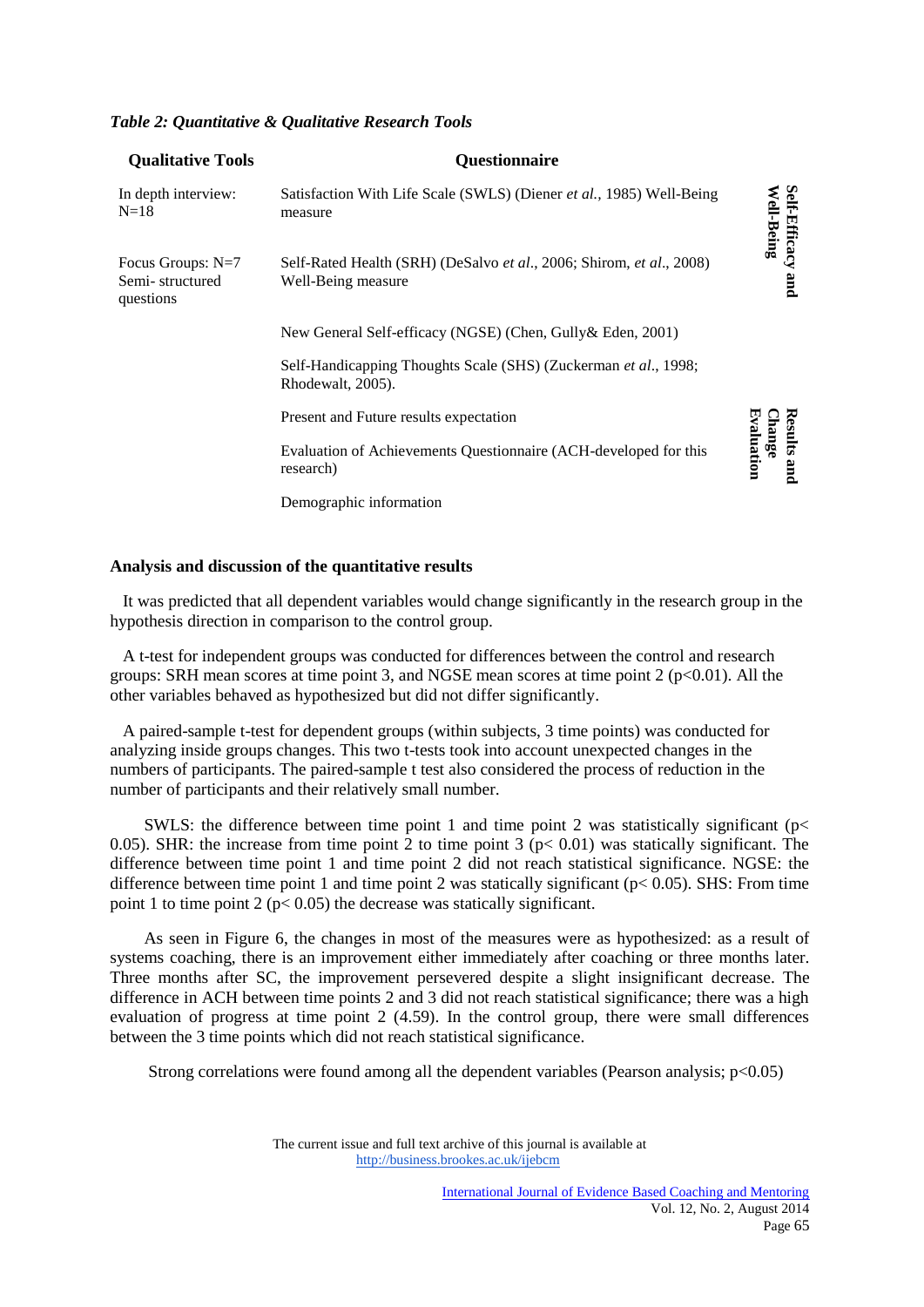Figures 2-5 show differences between control group and research group depended variables (means).



**Figure 3:** *Decrease in measures of selfhandicapping thoughts in control and research group after SC- time 2*



**Figure 4:** *Increase in self-rated measures in control and research groups after SC- time 3* **Figure 5:** *Increase in satisfaction of life measures in control and research groups after SC-time* **2.** 



*Figure 6: Differences within Research Group Variables (Means)*

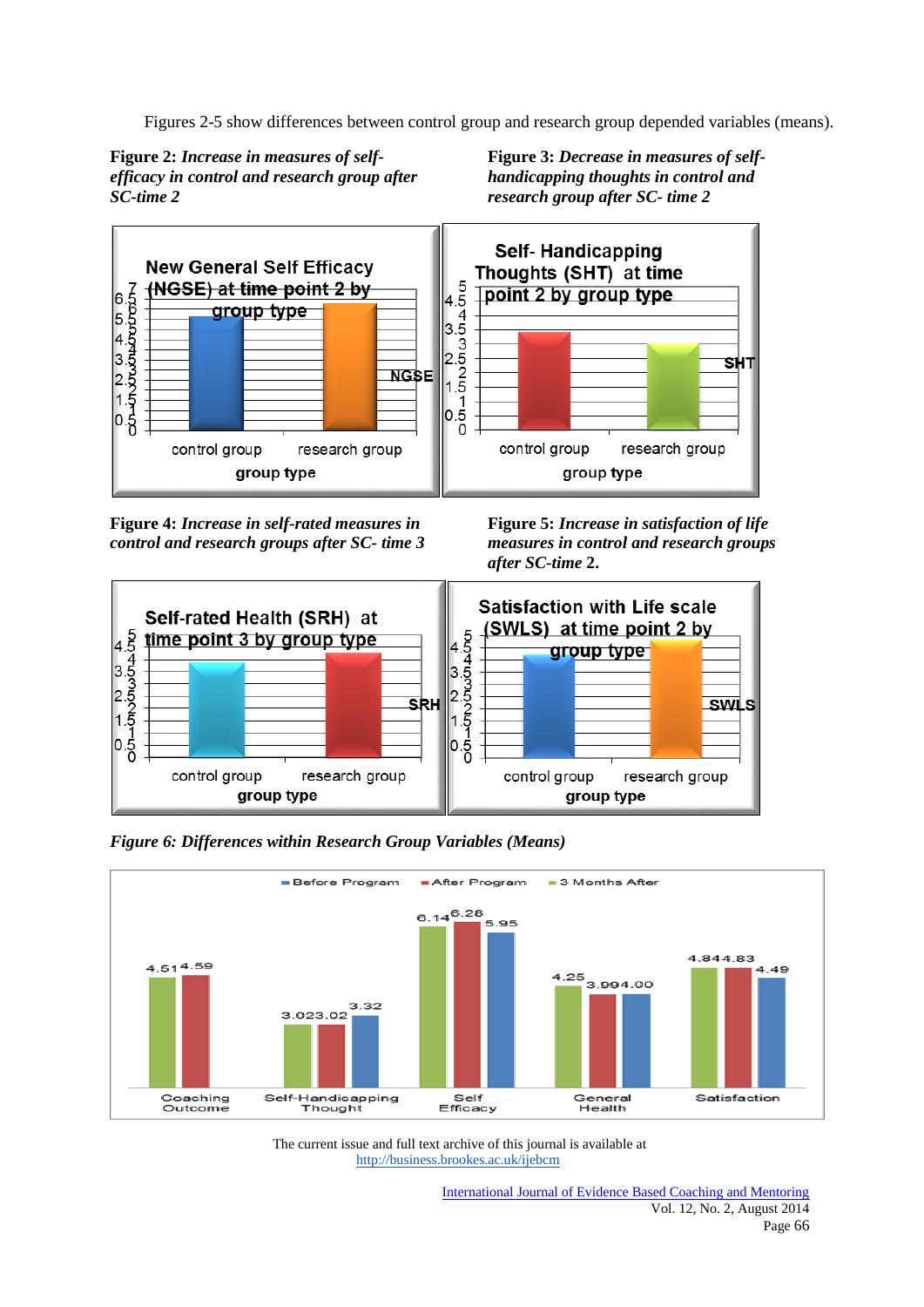The results reveal that self-efficacy and self-rated health between groups and self-efficacy and Self-Handicapping Scale within groups changed significantly in the direction of the hypothesis, as a result of personal systems coaching. All the other variables also changed in the hypothesized direction but not all were significant. We can conclude that systems coaching enhanced self-efficacy and that wellbeing is influential and preserved**.** The qualitative results revealed support these results as perceived by the coachees and the coaches. Most of them reported on goal achievements and enhanced well-being and that the coaching had a valuable influence on a broad spectrum of their lives, including motherhood. Coaches and coachees refer to an increase in self-efficacy and coping capabilities as a strong feeling of resilience: "*find my path*" or an "*internal home*". The deeper the change the more influential it was, as one of the expert coaches put it:

 *"It is a continuum, internal change is the most important, an emotional change in our inner world…the more a change comes from above, the stronger and irreversible it is… even before reaching results"*

The delay in the increase of self rated health can be attributed to the added duties, such as writing reports and taking on tasks that the coaching process placed on the mothers during the intervention. The clients knew all this in advance, but it takes time before feeling the benefits and influence of the process and wellbeing to be sustained.

The decrease after 3 months in part of the variables is minor and still high in relation to the situation before systems coaching. The decrease may be explained as the response to the termination of the process. The changes were across all the variables and indicate the significant influence of the intervention. As stated by one of the coaches: "*There is something about coaching that pushes you up. Afterwards the coach's support is missing*."

The findings of this research reaffirm previous research findings indicating the influence of personal coaching on goal promotion and satisfaction measures emerging from the main quantitative findings (Grant, 2006; Grant *et al*., 2009; Green *et al*, 2006, 2007; Spence & Oades, 2011). Effectiveness of personal coaching in organizational settings was found in meta-analysis in performance and skills, wellbeing, coping and goal attainment (Theebom *et al.,* 2013).

In contrast to previous research where the Self Handicapping Thoughts Scale decreased after only a few months (Kearns, Forbes & Gardiner, 2007), in the research group in this study, it decreased immediately as a result of the intervention. This can be explained by the systems coaching model's focus on strengths and the desired future that enhanced self-efficacy and self-leadership, and influenced and decreased the self handicapping thoughts with no need to deal with them. This result can encourage future research especially in life coaching and coaching in education focusing on strengths and future intentions instead of problem solving*.*

The number of quantitative participants was smaller than planned and unique in terms of gender, age, location and economic status. Therefore, for more generalization, it is important to conduct and repeat such studies with larger samples and diverse groups of populations such as different gender and status, different ages with assimilation for younger ages because of the need for meta-cognition ability that is age-dependent (Coutinho, & Neuman, 2008).

#### **Analysis and discussion of the qualitative results**

Table 3 presents the themes and sub- themes that were found in interviews and focus groups. The highlighted sub-themes will be discussed as significant contributions to knowledge.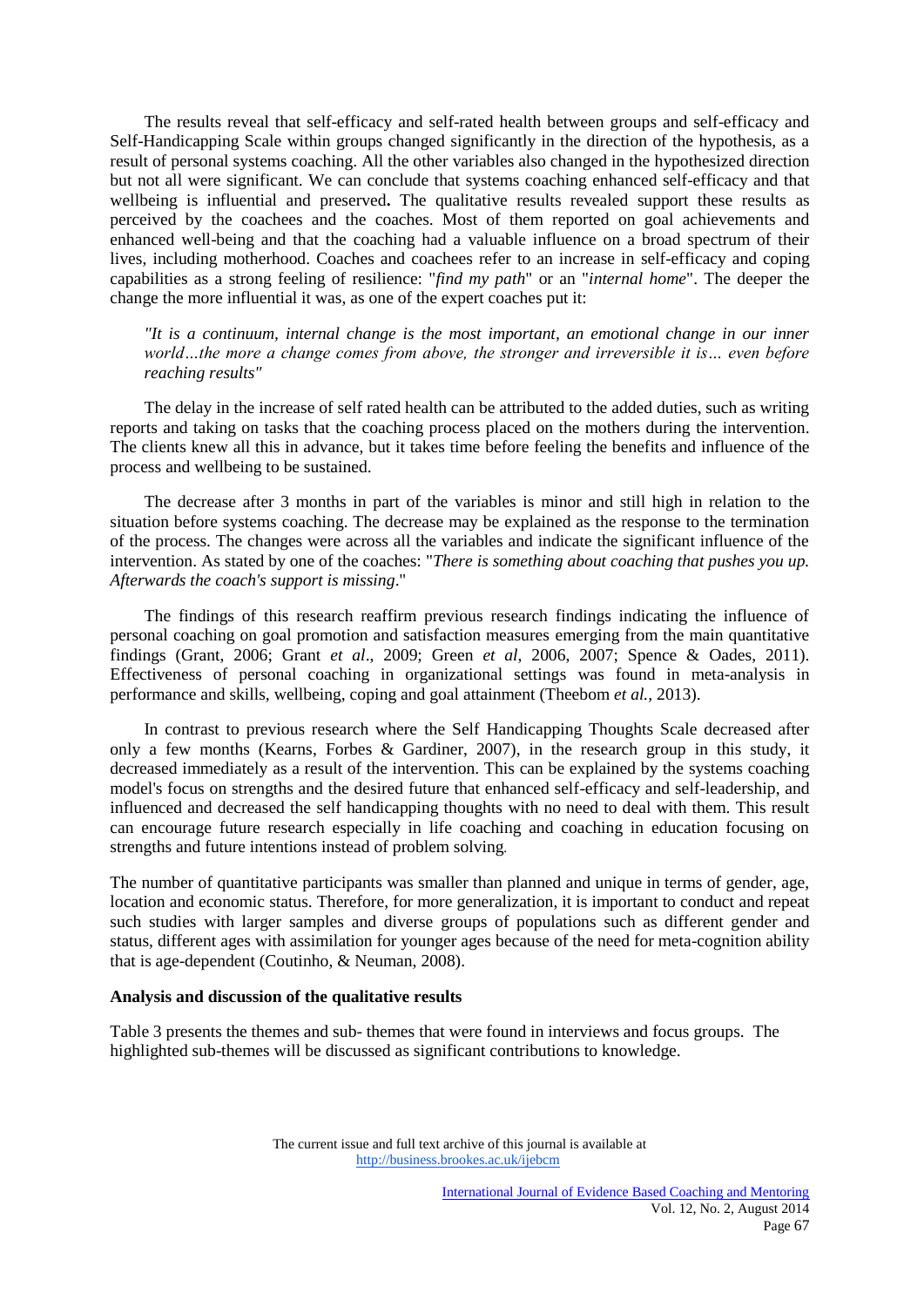|                             | <b>Coaching Outcomes</b>                              | <b>Influencing Factors</b><br><b>Process</b>   | Coaching<br>Methodological<br><b>Considerations</b> |
|-----------------------------|-------------------------------------------------------|------------------------------------------------|-----------------------------------------------------|
|                             | Ripple Effect-<br>assimilation $\&$<br>generalization | Coach-coachee<br>relationship                  | Readiness for<br>coaching                           |
| $\mathcal{D}_{\mathcal{A}}$ | Deep change                                           | Designing future<br>picture via<br>imagination | Coaching<br>duration and<br>follow up               |
| 3                           | Enhanced self-efficacy                                | Thinking $&$ action<br>framework               | Quality<br>monitoring                               |
| 4                           | Actual results                                        | <b>Broadening</b><br>awareness                 |                                                     |

*Table 3: Themes and sub- themes from qualitative data*

#### **Coaching Outcomes**

Systems coaching outcomes included the assimilation of systems thinking and influence on other life domains- referred to as "ripple effect" as several participants confirmed:

*"Today I can testify that there is some inner home where I am safe and can understand myself. I do not leave things open in my actions or in relationships…"* 

*"I set goals. I set goals for my family unit, to manage a normal home, and I expanded planning and decision-making to other domains*."

One of the coaches stated, "*That is something she turned into a habit and helped build her selfconfidence. It gave her strength to influence herself, instilled motivation, developed insights and created commitment to her tasks*."

 Feedback from the Katzir Foundation revealed that most mothers in the research group reported improved relationships with their children. One of the mothers in the research group explained: "*All of my relationships have changed. I placed myself in the center*."

 Actual measurable results were expressed in changes in the coachees' lives, or in other domains including changes in their attitudes to the environment or the environment's attitude to them. A coachee who was interviewed for a new job he got right after the coaching started said: "Now*, when I am thinking about it, I probably got the job because my spark was shining*.

It is important to note that even though systems coaching focused only on one life domain; interviews pertained to its broad influence. A coachee said about using her strengths: "*It is not that I did not have assets: after the army I put them in the attic. Now I got them from the attic and put them in the closet. Every day when I open the closet, I have something to wear*." This means that beside her chosen goal she used her strengths in everyday life and it contributes to her well-being. Another coachee shared, *"While coaching, I accomplished what I had wanted, one step at a time. Embarrassingly, I started working just like I had imagined, and it is clear to me it was the result of coaching*"; and a coachee that completed coaching 5 years ago said in retrospect: "*It makes me feel*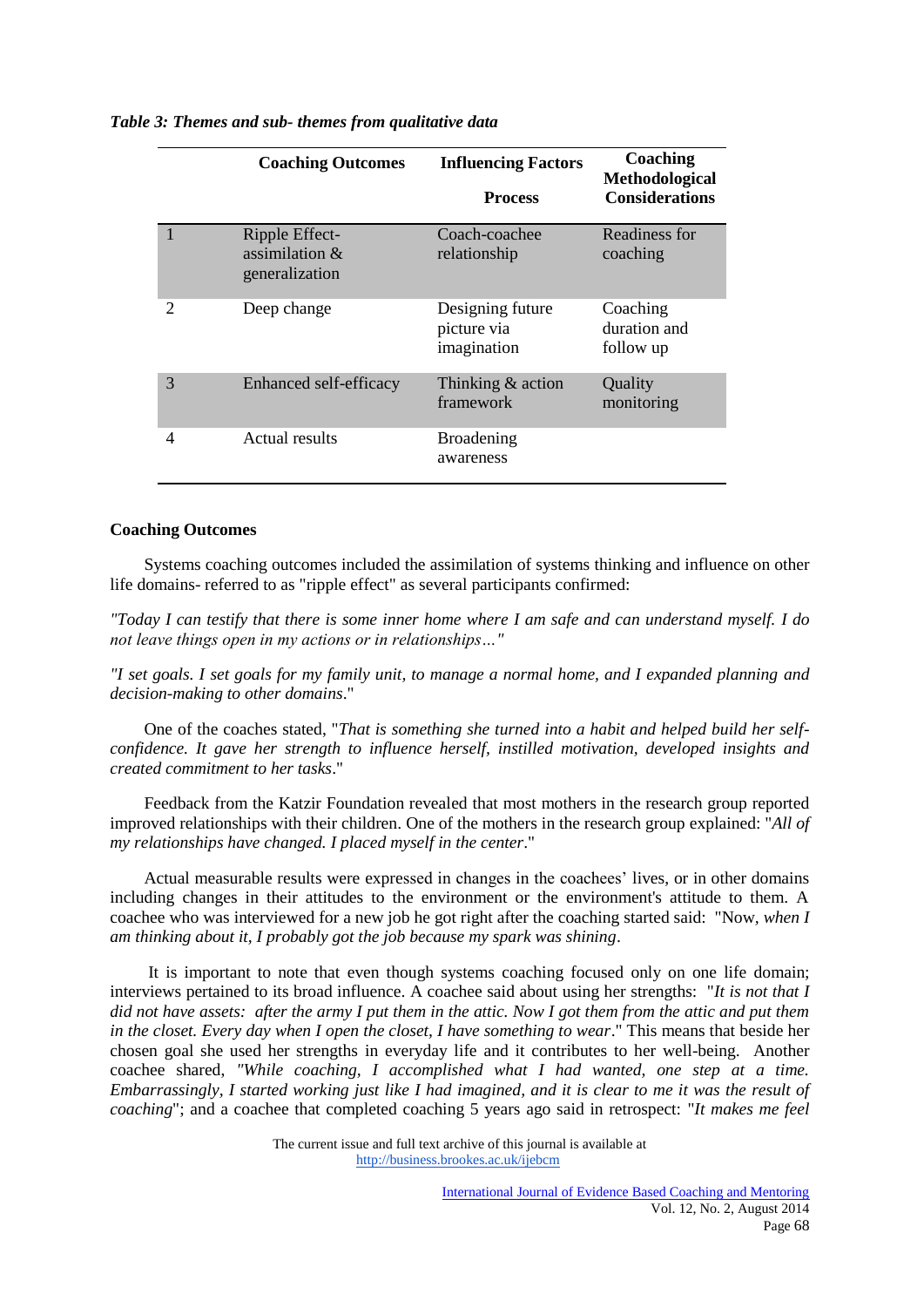*good that out of 9 goals I set, all were accomplished, the money not all the way yet. Seeing it in black and white, I could not predict it.*"

 It can be seen that personal systems coaching does not focus on current pressing dilemmas, but has broader implications in the recipients' lives. The research group selected from an extensive range of goals, while most of the participants in the control group chose the successful completion of that study year as their goal.

The coaching profession influences the coaches' lives as well. One of the senior coaches said, "*It is a part of me, etched in my personality and my behavior with my children and grandchildren…I want coaches to take it into their lives like I have*."

The broad, deep and genuine influence of coaching on the lives of the coachees when the coaching process focuses on one central issue in their lives expresses the strength of systems coaching and requires research that will reaffirm these findings. The tendency to focus on pressing issues as happens in many coaching approaches, compared to focusing on an issue deriving from the optimal future requires further research,

## **The Factors of Influence in the Process**

The results and influence of personal systems coaching were mostly attributed to a deep connection with a meaningful goal through the future picture created by the use of mental imagery as one coachee confirmed: *"Thanks to imagination, you can set goals and your thoughts will take you there…imagination is above thinking, it is the farthest place you can reach."* Another coachee related to the vision creation:*" This white figure we have shaped, on which we have worked a lot, has given me some inner resilience. We made plans, short-term and long-term…with the long-term plans, the vision pulled everything up*."

The innovation of the personal systems coaching Model is that the stage of creating the desired future is a combination of creativity and mental imagery as an anchor and a lighthouse for the future. The ability to imagine a precise future makes it accessible and possible in the coachee's experience. "*Heading to the future and the imagination was the first time I dared to admit out loud, that I want a leadership role in this state*…" A future connected to core values and intrinsic, autonomous choices empower and enhance the ability to believe in the possibility to achieve, thus contributing to a sense of mastery and wellbeing (Deci & Ryan, 2008; Ryan *et. al*., 2011; Seligman, 2002).

 Systems coaching is constructed as a way of bonding securely and creating a challenging, respectful relationship. Seligman (2002) emphasized the significance of a positive relationship as a key component in the creation of wellbeing. Autonomy, belongingness and competence (Deci & Ryan, 2008) are expressed in this relationship. Some of the coaching relationship's influence was the result of the ability to seriously listen for fantasy and create a permanent working framework with clear demands of keeping to set rules.

#### **Readiness for coaching**

Out of 40 mothers that were referred to the intervention, 16 (40%) dropped out before and at the beginning of the process, claiming they did not understand what was required. The mothers that remained said: *"Coaching came just in time. Before that I was not emotionally available,"* or *"She was the right person at the right time,"* and *"Coaching really suits me as I give myself."* But also: "*I*  did not feel good refusing the same people who gave me a scholarship". In another example of the question about readiness for coaching a coachee said, *"Sometimes people come with such a negative attitude that there is a need to help them mature to coaching, guided imagery and other creative techniques may help"*. The findings from past studies suggest that clients who are ready for coaching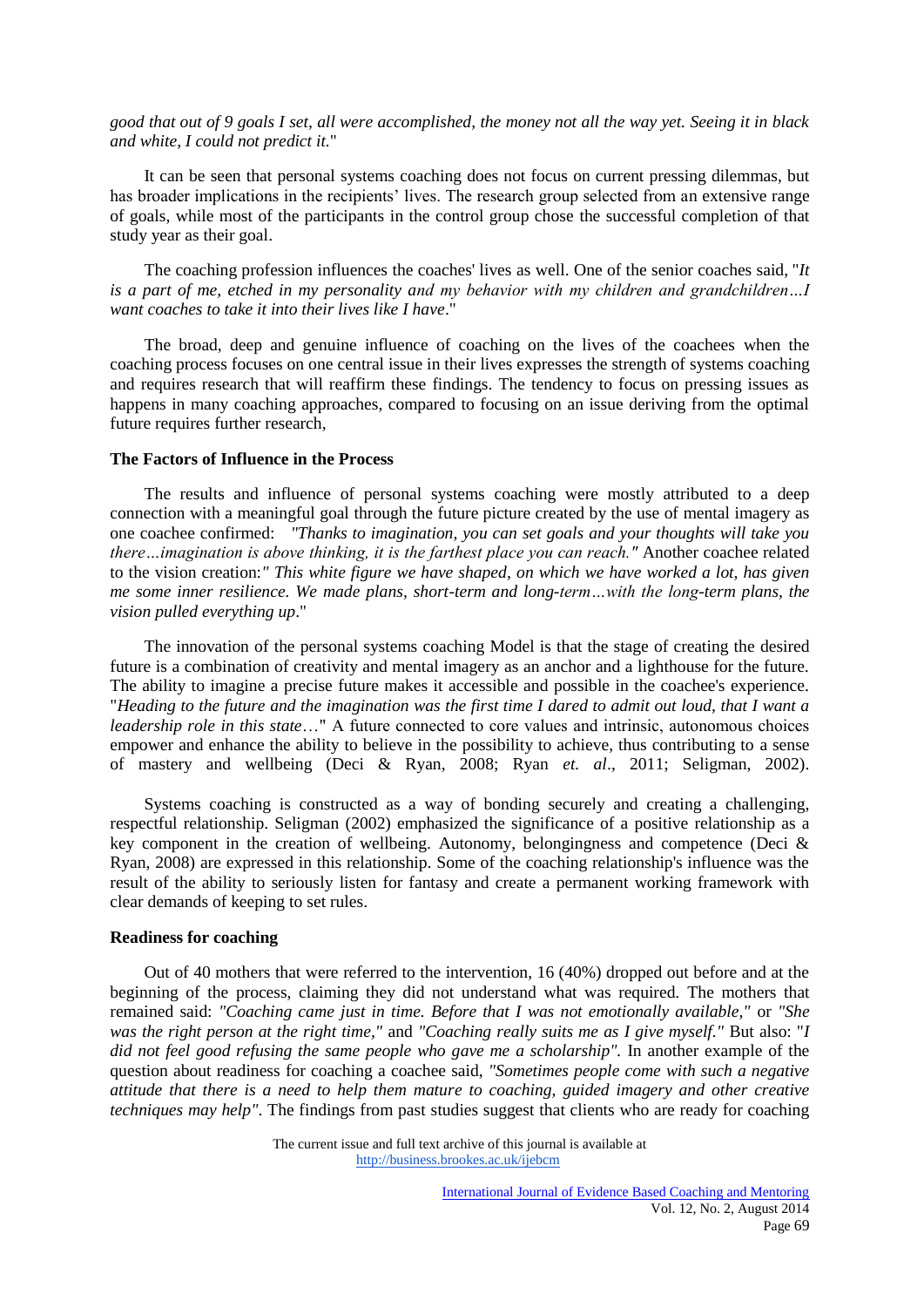have the desire and positive energy to engage in a process of change, and must be informed correctly about the process (Kretzschmar, 2010).

Although the future coachees received detailed explanations from the Katzir Foundation coordinator and from the coach, it appears that genuine understanding of the essence of coaching and its requirements only develops after the process starts. A certain level of dropout is to be expected, as happens in any other framework. Programme managers must aspire to improve preparation on both the level of general information and the media, while taking into account the culture within which the coachee lives; for instance, the type of language and goals will be different in a society that emphasizes individuality than in a society emphasizing family values and commitment to the community (Szamosközi, 2010). Future theoretical thinking and research ought to develop the questions which help identify readiness for coaching and consider postponing coaching for those who are not ready, or alternately, create a stage of preparation and familiarity with the coaching process, as expressed by one of the veteran coaches, *"sometimes a person comes with such a negative attitude for self and future, that I must engage in connecting to that person's strength and the language of coaching"*, as expressed in models of change with regard to resistance which emerges in people as a response to change, even it is voluntary (Prochaska, Norcross, & DiClemente, 2002; Salerno, & Brock, 2008).

#### **Comparison between expert and novice coaches**

Responses to the interviews reveal that the ability to rely on the model as a whole and the confidence regarding its effectiveness is greater in expert coaches. The responsibility for results and success is higher among novice coaches. The novice coaches' evaluation of their influence and effectiveness was lower than the evaluation attributed to it by their coachees (as were measured in parallel interviews with coach-coachee pairs). This could explain why the need for follow-up was mostly expressed by novice coaches who needed the feedback on the influence of their work in order to enhance their sense of self-efficacy and identity as coaches. These findings show the need for training programs and supervision, to increase awareness of the need for results and success, and to create follow up for learning about their effectiveness as a way to build self-efficacy as coaches.

#### **Conclusion**

 The research reveals that the researched personal systems coaching model is effective both in the short and long term. The systems coaching outcomes, factors of change and its methodology interact and are simultaneous and interdependent. The more the coaches feel accomplishments and connection to intrinsic meaningful goals the higher their self-efficacy and sense of well-being. The selfleadership concept as the integration of self-efficacy and self-management was found to act as a strong feature of progress (D'Intino *et al*., 2007).

Personal systems coaching creates a unique integrative thinking framework enabling (1) constant association with personal strengths and work on intensive, autonomous intrinsic motivations; (2) eliciting goals from an ultimate future via (3) imagination tools while creating strong and exciting mental imagery; (4) systematic translation into action towards outcome management with maintenance via self-regulation and using cycles of feedback, but also (5) managing contacts with the external environment. In this way, the model considers more variables than previous models regarding goal directed behavior.

 This research also contributes to the field of coaching research. The research design met the high standards of academic research and the mixed-method design allowed for profound insights and thus contributed to our understanding of this neglected area of coaching.Data was collected using a number of methods with sub-groups of coaches and coachees, but all data was obtained via self-report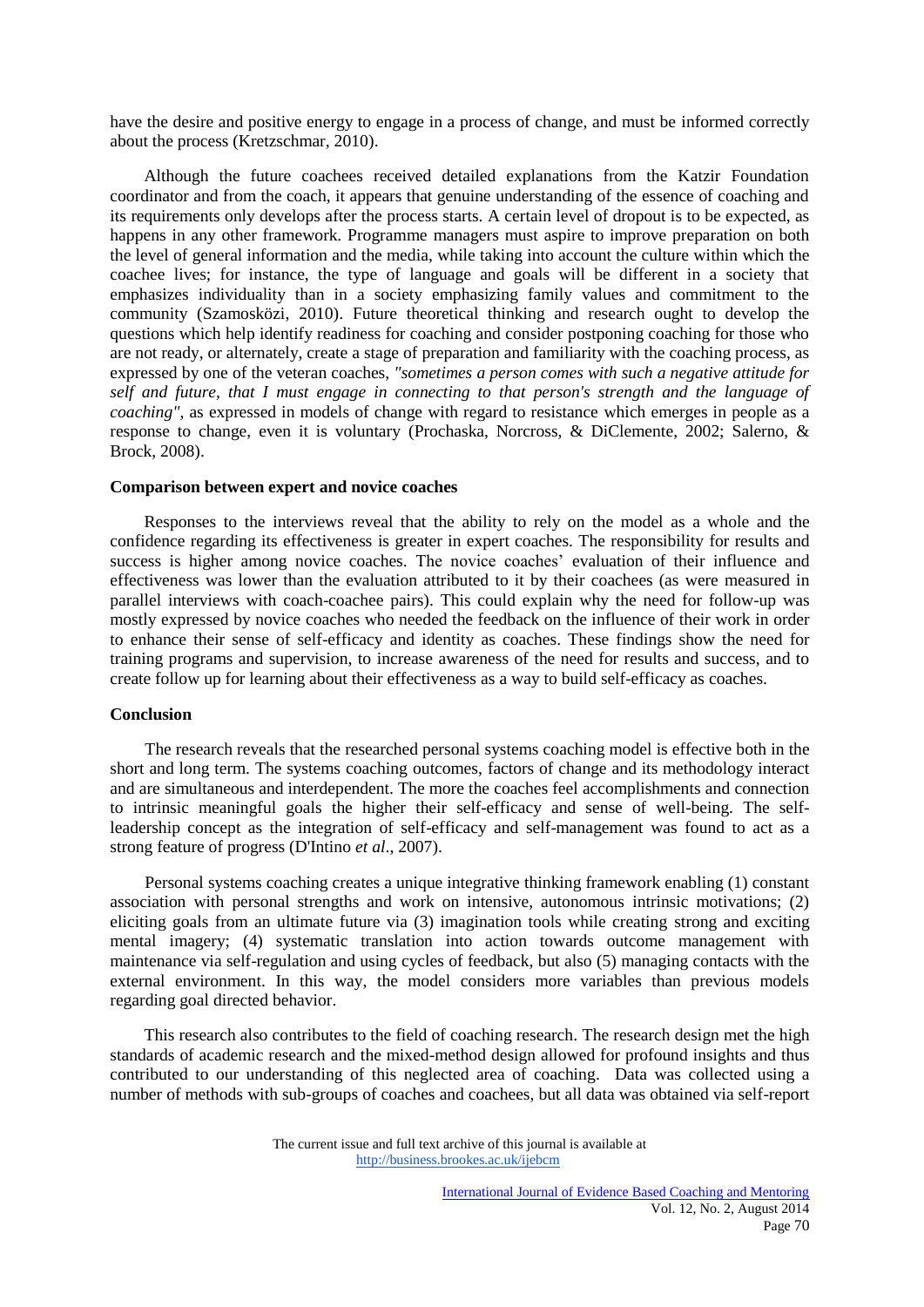measures, which have limitations of desirability and narrow points of view. Ely & Zaccaro (2011) suggest the evaluation of coaching in organizations by all interested parties. It is recommended in future research to use other coach-coachee measures in order to increase ways of measuring coaching effectiveness. Also, longitudinal studies on coaching effectiveness, readiness assessment and readiness development should be devised and researched in the future.

## **References**

- Ahsen A. (1984)*.* ISM: The triple code model for imagery and psychophysiology. *Journal of Mental Imagery*, 8, 15-42.
- Baban, A. (2007). Changing health-risk behaviors: a review of theory and evidence-based interventions in health psychology. *Journal of Cognitive and Behavioral Psychotherapies*, 7(1), 45 – 66.
- Bandura, A. (1977). Self efficacy: toward a unifying theory of behavioral change. *Psychological Review*, 84, 191-215.
- Bandura, A. (1997). *Self-Efficacy: the Exercise of Control*, NY, Freeman.
- Bozer, G. & Sarros, G. C. (2012). Examining the effectiveness of executive coaching on coaches' performance in the Israeli context. *International Journal of Evidence Based Coaching and Mentoring*, 10(1) pp.14-31.
- Chen, G., Gully, S. M. & Eden, D. (2001). Validation of a new general self-efficacy scale. *Organizational Research Methods,* 4(1), 62-83.
- Coutinho, S. A., & Neuman, G. (2008). A Model of metacognition, achievement goal orientation, learning style and Self-Efficacy*. Learning Environment Research*, 11, 131-151
- Deci, E. L. & Ryan, R. M. (1985). *Intrinsic Motivation and Self- Determination in Human Behavior.* New York: Plenum Press.
- Deci, E. L. & Ryan, R. M. (2008). Self-determination theory: A macro theory of human motivation, development, and health. *Canadian Psychology*, 49(3), 182-185.
- DeSalvo, K. B., Fisher, W. P., Bloser, N., Merrill, W. & Peabody, J. (2006). Assessing measurement properties of two single-item general health measures*. Quality of Life Research*, 15(2), 191-201.
- Diener, E., Emmons, R. A., Larsen, R. J. & Griffin, S. (1985). The satisfaction with life scale. *Journal of Personality Assessment*, 49, 71-75.
- D'Intino, R. S., Goldsby, M. G., Houghton, J. D., & Neck, C. P. (2007). Self-Leadership: A Process for Entrepreneirial Success. *Journal of Leadership and Organizational Studies*, 13(4), 105-120.
- Donner, I., Shacham, M., Herscovitz. O. (2009). The process of personal coaching as a tool for promoting learning skills in an academic college of engineering. Retrieved  $14<sup>th</sup>$  July 2014 from: <http://meamnim.co.il/articles/177>
- Dweck, C. S. (1986). Motivational processes affecting learning. *American Psychologist*, 41, 1040- 1048.
- Ely, K. & Zaccaro, S. J. (2011). Evaluating the effectiveness of coaching: A focus on stakeholders, criteria, and data collection methods. In G. Hernez-Broome & L. A. Boyce (Eds.), *Advancing executive coaching: Setting the course for successful leadership coaching*, 319-351, San Francisco: Jossey-Bass.
- Filsinger, C. (2012). How can maternity coaching influence women's re-engagement with their career development: a case study of a maternity coaching programme in UK-based private law firms? *International Journal of Evidence Based Coaching and Mentoring*, Special Issue No.6, 46-56.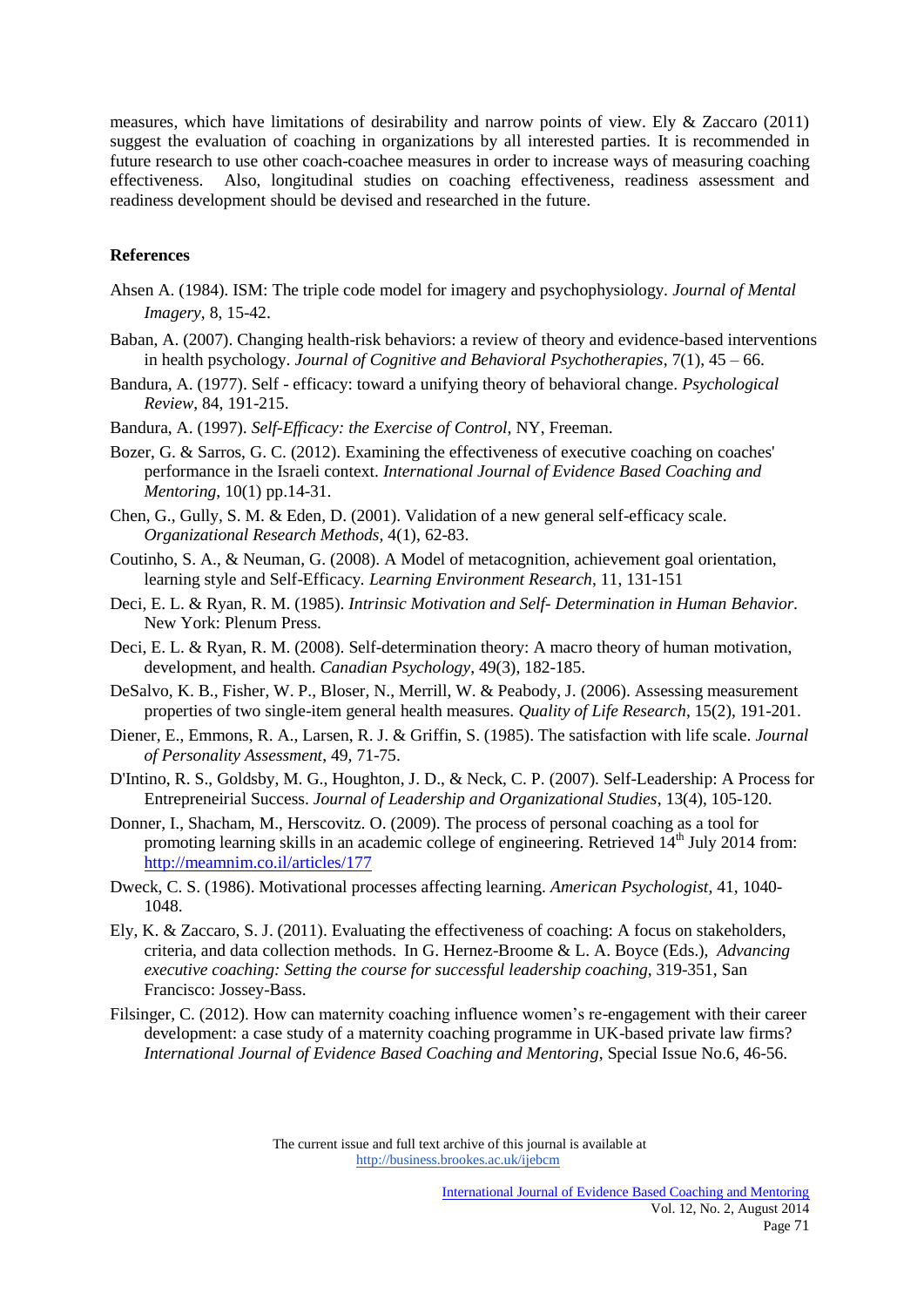Gordon, Y. (2002). *Systems thinking coaching model*. CoachMe College Ltd. Israel, Unpublished.

- Gordon Bar, S. (2011). The mental imagery of desired future picture as attribute of self-efficacy and achievements through systems coaching. *Articles, Creative Research and Art*, 2(2), 20-22.
- Gordon Bar, Y. & Gordon Bar, S. (2012). Systems coaching. Poster session & case study, presented at the 4<sup>th</sup> ESMT *Coaching Colloquium*, Berlin, Germany, November 30-December 1<sup>st</sup>
- Govindji, R., & Linley, P. A. (2007). Strengths use, self-concordance and well- being: Implications for strengths coaching and coaching psychologists. *International Coaching Psychology Review*, 2, 1- 11.
- Graham, S., & Weiner, B. (1996). Theories and principles of motivation. In D.C. Berliner & R.C. Calfee (Eds.), *Handbook of Educational Psychology*, 63-84, New York: Simon & Schuster Macmillan.
- Grant, A. M. (2001). Toward a psychology of coaching: The impact of coaching on metacognition, mental health and goal attainment. *Doctoral dissertation*. Dep. of Psychology, Macquarie University, Sydney, Australia.
- Grant, A. M. (2003). The impact of life coaching on goal attainment, metacognition and mental health. *Social Behavior and Personality: An International Journal*, 31(3), 253-263.
- Grant, A. M. (2006). A personal perspective on professional coaching and development of coaching. *International Coaching Psychology Review*, 1(1), 12-22.
- Grant, A. M. & Cavanagh, M. J. (2011). Coaching and positive psychology. In: K. Sheldon, T. Kashdan & M. Steger (Eds.), *Designing positive psychology: Taking stock and moving forward*. New York: Oxford University Press.
- Grant, A. M., Curtayne, L., & Burton, G. (2009). Executive coaching enhances goal attainment, resilience and workplace well-being: A randomised controlled study. *Journal of Positive Psychology,* 4, 396 – 407.
- Green, L. S., Grant A.M. & Rynsaardt, J. (2007). Evidence-based life coaching for senior high school students: Building hardiness and hope. *International Coaching Psychology Review*, 2(1), 24-32.
- Green, L. S., Oades, L. G. & Grant, A. M. (2006). Cognitive-behavioral, solution-focused life coaching: Enhancing goal striving, well-being and hope. *Journal of Positive Psychology*, 1(3), 142-149.
- Haines, S. G. (2007*) Strategic and systems thinking: The winning formula*. San Diego, CA: Systems Thinking Press.
- Hanson, W. E., Creswell, J. W., Creswell, J. D., Plano Clark, V. L. & Petska, K. S. (2005). Mixed methods research in counseling psychology. *Journal of Counseling Psychology*, 52(2), 224-235*.*
- [Jackson, A. P.](http://psycnet.apa.org/index.cfm?fa=search.searchResults&latSearchType=a&term=Jackson,%20Aurora%20P.) [& Schemes, R.](http://psycnet.apa.org/index.cfm?fa=search.searchResults&latSearchType=a&term=Schemes,%20Richard) (2005). Single mothers' self-efficacy, parenting in the home environment, and children's development in a two-wave study*. Social Work Research*, 29(1), 7-20.
- Kearns, H., Forbes, A. & Gardiner, M. (2007). A cognitive behavioral coaching intervention for treatment of perfectionism and self-handicapping in nonclinical population, *Behavior Change*, 24(3), 157-172.
- Klimor-Maman, S. & Rozov, T. N. (2009). *Katzir program for single-mother student evaluation report*. Development & Evaluation Unit, Rashi Foundation.
- Kretzschmar, I. (2010). Exploring clients' readiness for coaching**.** *International Journal of Evidence Based Coaching and Mentoring* Special Issue No.4, 1-20.
- Libri, V., & Kemp, T. (2006). Assessing the efficacy of cognitive behavioural executive coaching programme. *International Coaching and Review,* 1(2), 9-20.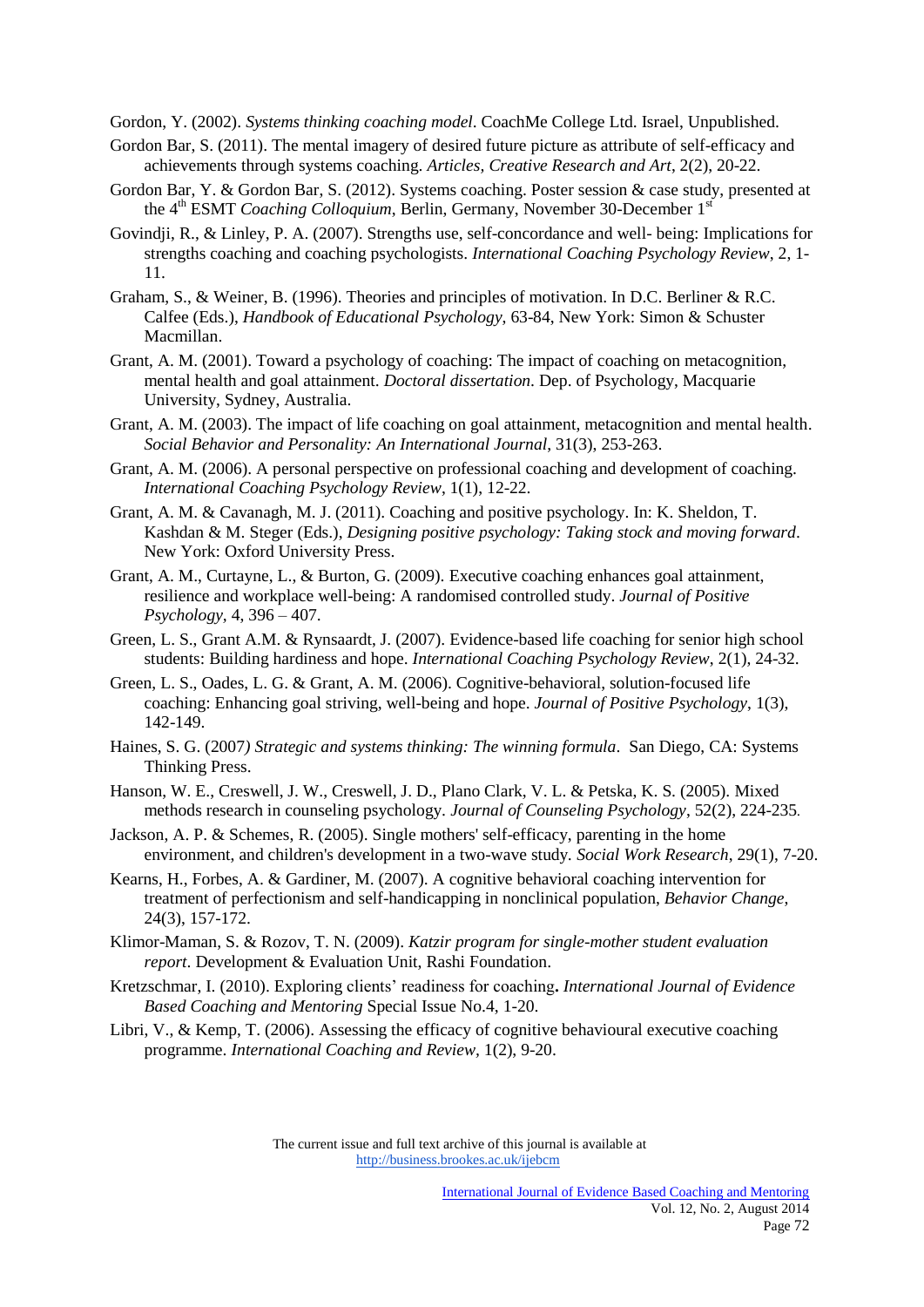- Linley, P. A., Nielsen, K. M., Wood, A. M., Gillett, R. & Biswas-Diener, R. (2010). Using signature strengths in pursuit of goals: Effects on goal progress need satisfaction, and wellbeing, and implications for coaching psychology. *International Coaching Psychology Review*, 5(1), 8-17.
- Manz, C. C. (1986). Self-leadership: toward an expanded theory of self-influence processes in organizations. *Academy of Management Review*, 11, 585-600.
- Midgley, C., Kaplan, A. & Middleton, M. (2001)*.* Performance approach goals: Good for what, for whom, under what circumstances and at what cost? *Journal of Educational Psychology*, 93, 77–86.
- O'Connor, K. P, Aardema, F. (2005). The imagination: cognitive, pre-cognitive, and meta-cognitive aspects*. Consciousness and Cognition*, 14, 233-256.
- Polanyi, M. (1981). The creative imagination*,* In D. Dutton & K. Krausz (Eds.). *The concept of creativity in science and art*. The Hague, Netherlands: Martinus Nijhoff.
- Prochaska, J. O., Norcross, J. C., & DiClemente, C. C. (2002). *Changing for good: A revolutionary sixstage program for overcoming bad habits and moving your life positively forward*. New York: Quill.
- Rhodewalt, F. (2005). *Defensive strategies, motivation, and the self: A self-regulatory process view*. New York: Guilford.
- Ryan, R. M., Lynch, M. F., Vansteenkiste, M., & Deci, E. L. (2011). Motivation and autonomy in counseling, psychotherapy, and behavior change: A look at theory and practice. *The Counseling Psychologist*, 39(2), 193-260.
- Salerno, A. & Brock, L.2008. *The change cycle: How people can survive and thrive in organizational change. A practical guide to navigating the 6 stages of change.* San Francisco: Berrett-Koehler.
- Schwarzer, R. (2008)*.* Modeling health behavior change: how to predict and modify the adoption and maintenance of health behaviors. *Applied Psychology: An International Review*, 57, 1-29
- Seligman, M. E. P. (2002). *Authentic Happiness*. Free Press, New York.
- Shirom, A., Toker, S., Shapira, I., Shlomo, B. & Melamed, M. (2008). Exposure to and fear of terror as predictors of self-rated health among apparently healthy employees, *British Journal of Health Psychology*, 13, 257–271.
- Shkedi, A. (2010). *Qualitative research-theory and practice*. Ramot, University Tel-Aviv.
- Shkedi, A. (2011). *The meaning behind the words: Methodologies of qualitative research: theory and practice*. Ramot, University Tel-Aviv.
- Spence, G. B. & Oades, L. G. (2011). Coaching with self- determination in mid: Using theory to advance evidence- based coaching practice. *International Journal of Evidence Based Coaching and Mentoring*, 9(2), 37-54.
- Szamosközi, S. (2010). *Positive Illusions or Illusory mental health? A Theoretical Model.* Dissertation abstract*,* Babes-Bolyai University, Cluj- Napoca, Romania: Faculty of Psychology and Education Sciences.
- Theeboom, T., Beersma, B., & van Vianen, A. E. (2013). Does coaching work? A meta-analysis on the effects of coaching on individual level outcomes in an organizational context, *Journal of Positive Psychology*, 9(1), 1-18.
- Von Bertalanffy, (1998) *General systems theory: Foundation, development, application*. New York: George Braziller.
- Zuckerman, M. & Kieffer, S. C. (1998). Consequences of self-handicapping: effects on coping, academic performance and adjustment. *Journal of Personality and Social Psychology*, 74(6), 1619-1628.